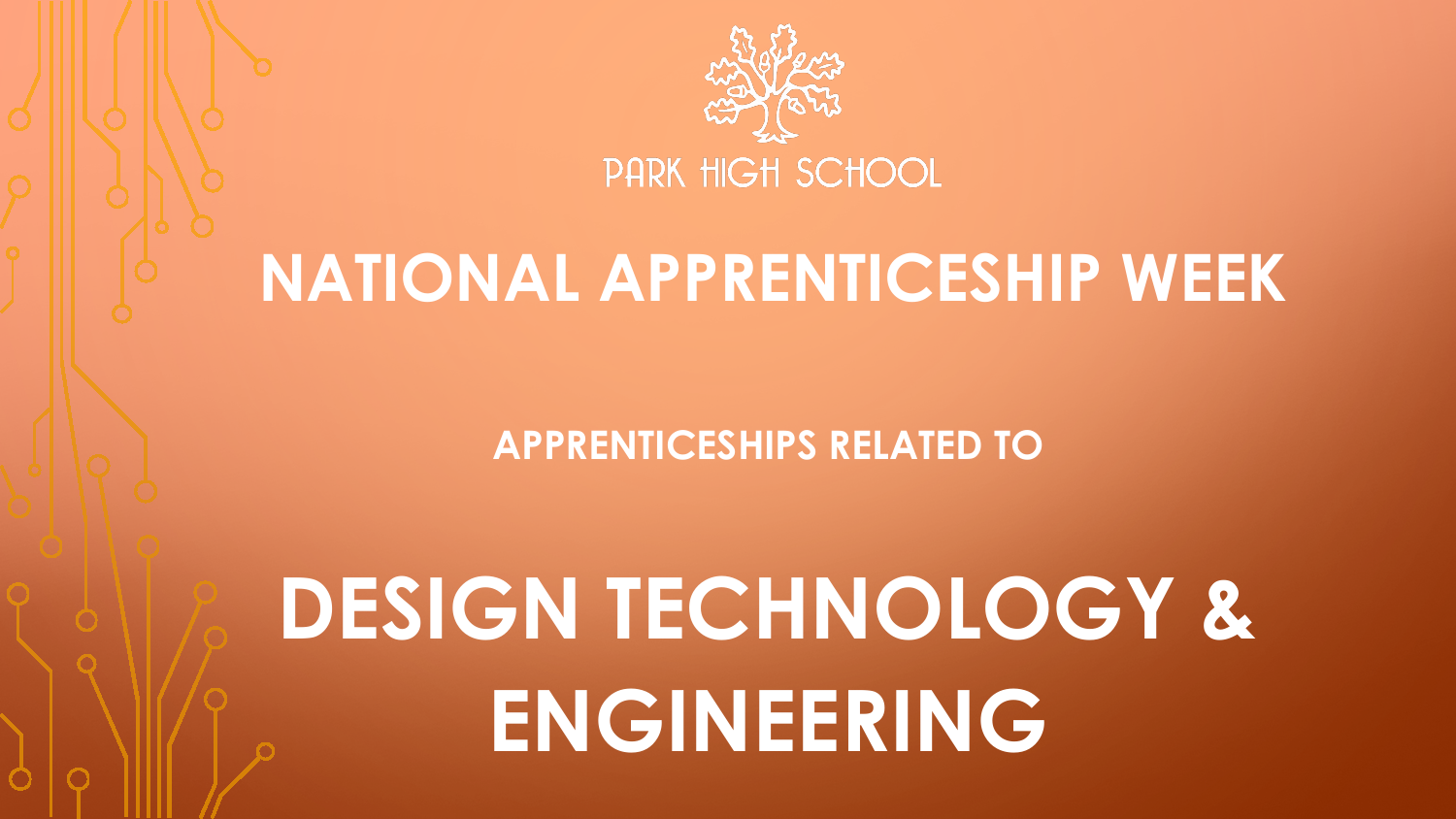

### **NATIONAL APPRENTICESHIP WEEK**

#### Interior Designer



Nuclear Engineer





Set Designer



#### Aerospace Engineer



Building Control Surveyor



Chef

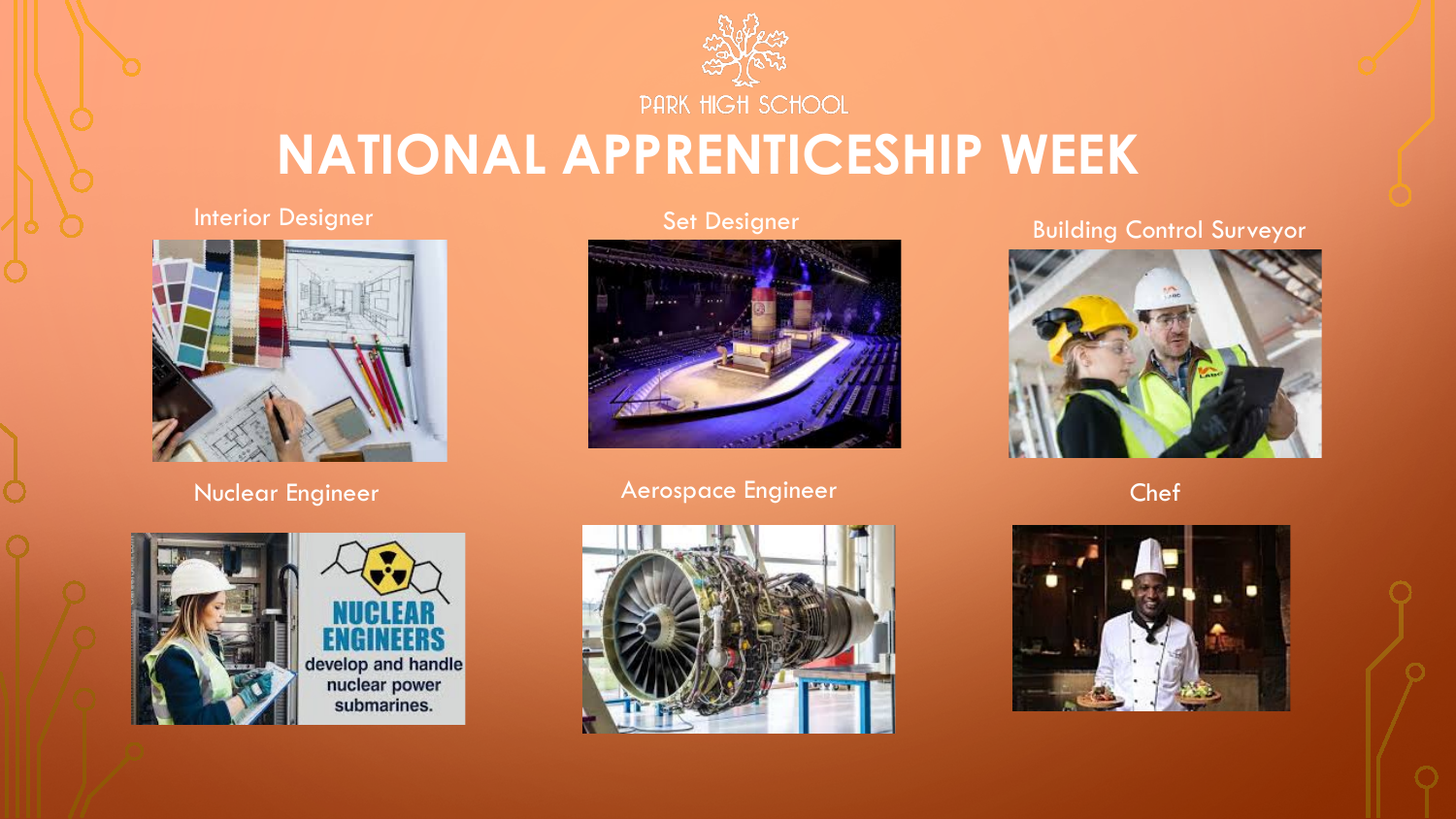

Apprenticeship vacancy related Design & Technology on the Find an apprenticeship website <https://www.gov.uk/apply-apprenticeship>

#### **Product Design & Development Technician**

Level: - Advanced Salary: - £144.30 per week Hours: - Monday – Friday 37.00 hours per week, shifts



#### **Desired skills**

Problem-solving skills Accuracy Ability to use differing tools and equipment **Personal qualities**

Must possess an interest in Engineering Good timekeeping and attendance

#### **Desired qualifications**

Minimum of 5 GCSEs at grades C/4 or above (or equivalent) including English, maths. Science and technology are desirable.